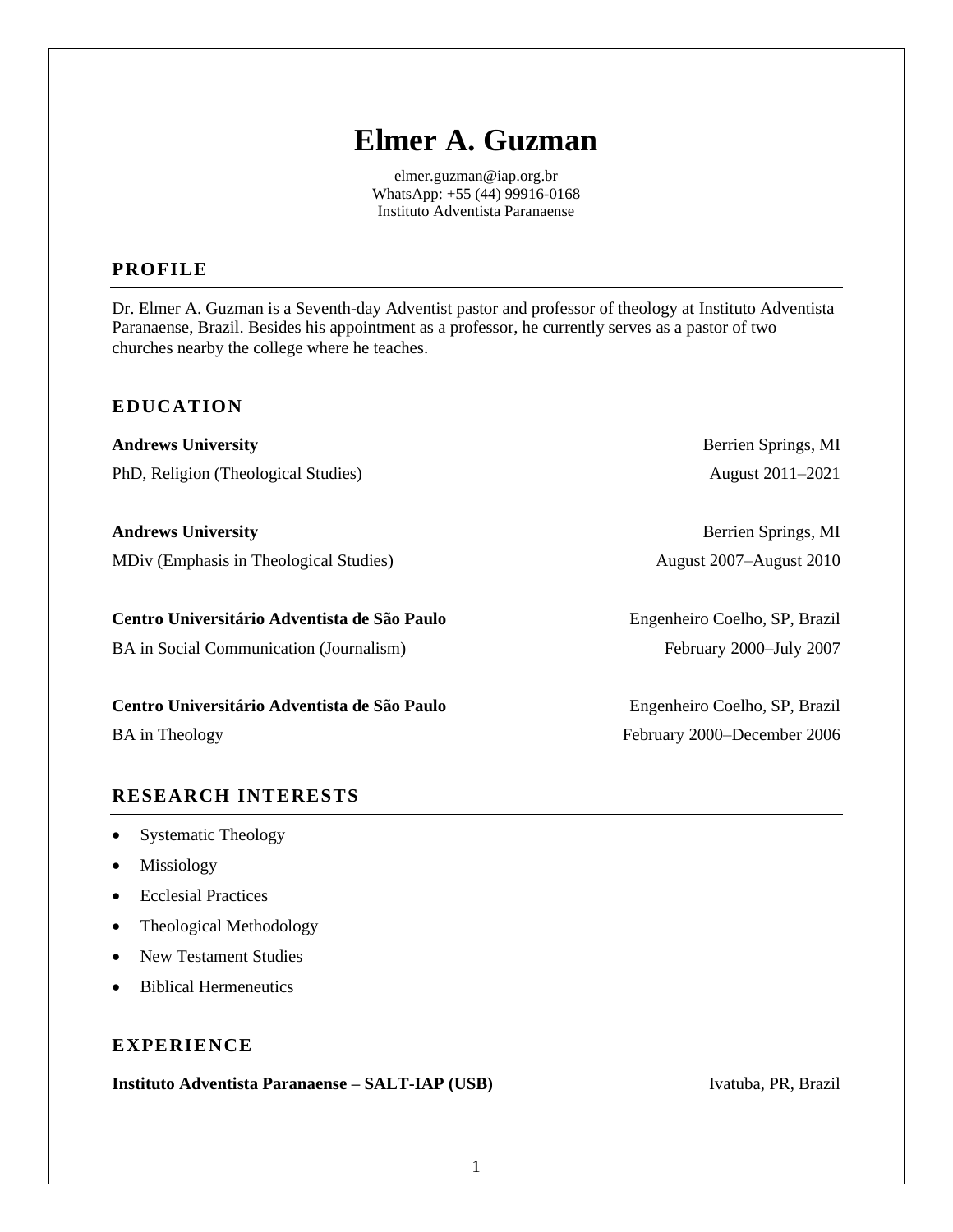#### *Professor of Theology* January 2019–Present

Teaches courses in Theology.

#### **Hispanic Theological Initiative Fellow (HTI)** Princeton, NJ

• Recipient of HTI/Lilly Grant

#### **Andrews University Press** Berrien Springs, MI

- Confirm accuracy of use of scripture cited in manuscripts.
- Perform proofreading tasks on biblical materials.
- Formulate learning objectives and study questions for an undergraduate theology textbook.

## **E-Teacher Learning Group Online**

### *Teacher of Biblical Greek* August 2013–April 2014

- Taught biblical Greek (level I).
- Interacted with students through a forum.
- Evaluated student's progress.

#### **Seventh-day Adventist Theological Seminary (SDATS)** Berrien Springs, MI

#### *Contract Teacher of Biblical Greek* August 2013–May 2014

- Taught one semester of beginning Greek at the seminary.
- Taught one semester of intermediate Greek at the seminary.
- Evaluated student's progress.

#### **Seventh-day Adventist Theological Seminary (SDATS)** Berrien Springs, MI

*Graduate Assistant to W. Larry Richards, PhD* June 2010–August 2013

- Graded exams, quizzes, and exercises related to biblical Greek.
- Taught as a substitute teacher.
- Handled academic tasks as required.

# **Adventist Information Ministry Serverse Springs, MI and Springs, MI and Springs, MI** *Phone Chaplain and Customer Service Representative* January 2008–July 2012

*HTI Scholar* January 2017–2020

*Editorial Assistant* February 2017–July 2017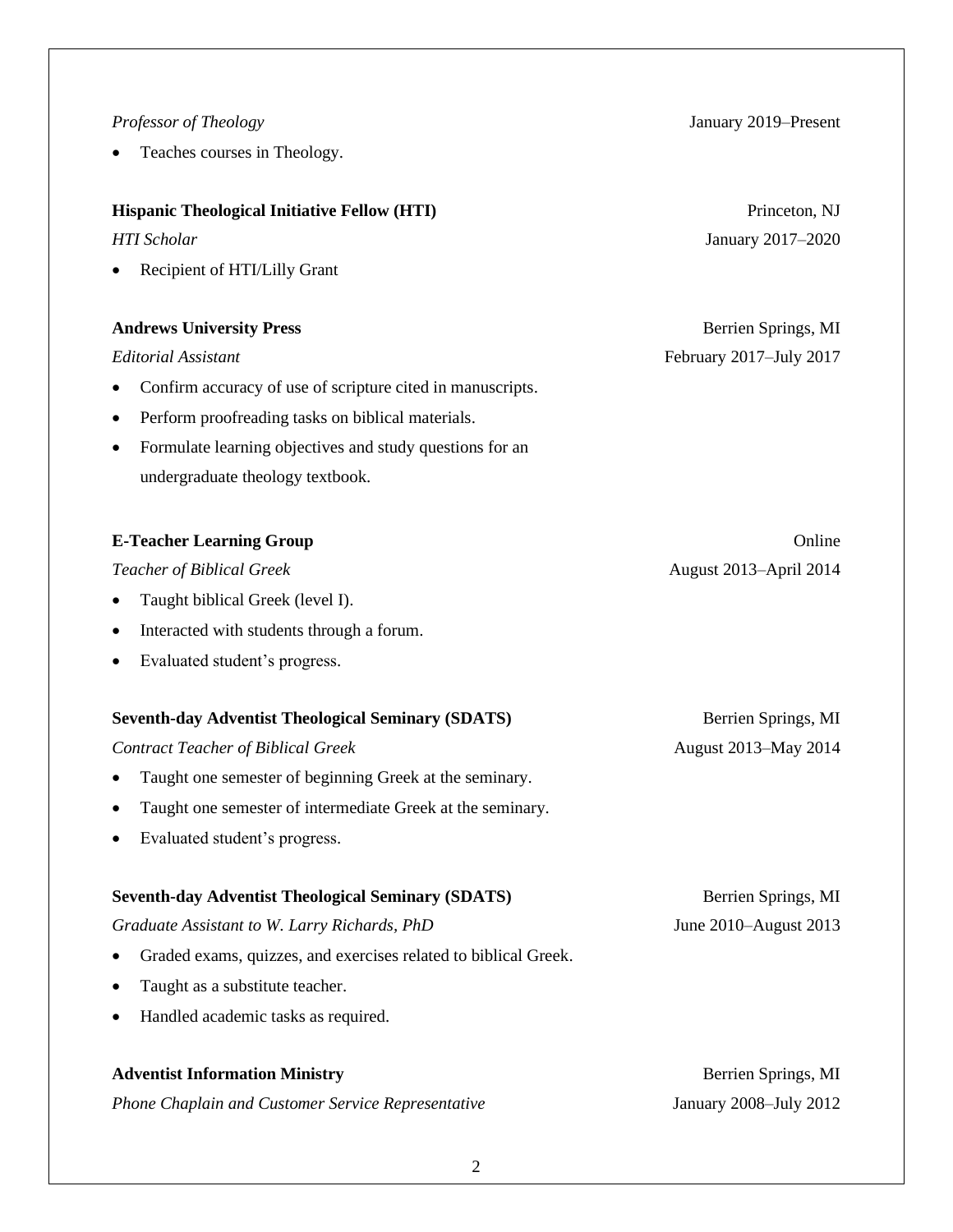- Handled phone calls generated by Seventh-day Adventist media ministries.
- Gave Bible studies and phone counseling meeting spiritual needs.
- Responded to the spiritual needs of callers.

# **HONORS AND AWARDS**

| Hispanic Theological Initiative, Dissertation Scholar           | $2017 - 2020$ |
|-----------------------------------------------------------------|---------------|
| The Honor Society of Phi-Kappa-Phi - Andrews University Chapter | 2013–2017     |
| Gerhard Hasel PhD Scholarship                                   | $2013 - 2020$ |
| Chan Shun Scholarship                                           | $2011 - 2014$ |

# **MEMBERSHIPS**

American Academy of Religion Evangelical Theological Society Adventist Theological Society Adventist Society for Religious Studies

# **PUBLICATIONS**

Augusto, Amarildo and Elmer Guzman. "27 Mil Pessoas Participam de Evento em São Paulo." *Revista Adventista,* July (2004): 25.

Guzman, Elmer A. "Estar em Escravidão: um Estudo Exegético de Gálatas 4:25." *Kerygma*, no. 3 (2007).

———. "The Collateral Effects of the Delay of Jesus' Parousia on the Message, Mission, and Worship of the Church." In *Scripture and Philosophy: Essays Honoring the Work and Vision of Fernando Luis Canale*, edited by Tiago Arrais, Kenneth Bergland, and Michael F. Younker, 475–90. Berrien Springs, MI: Adventist Theological Society Publications, 2016.

———. "The Routledge Companion to the Practice of Christian Theology [book review], edited by Mike Higton and Jim Fodor." *Andrews University Seminary Studies* 54, no. 1 (2016): 159–61

- ———. "Theology and the Mirror of Scripture: A Mere Evangelical Account [book review], by Kevin J. Vanhoozer and Daniel J. Treier." *Andrews University Seminary Studies* 54, no. 2 (2016): 424–28.
- ———. "Sou Criacionista e Agora? Como Aplicar a Crença às Práticas da Igreja." *Foco na Pessoa*, no. 3 (2016): 30–5.